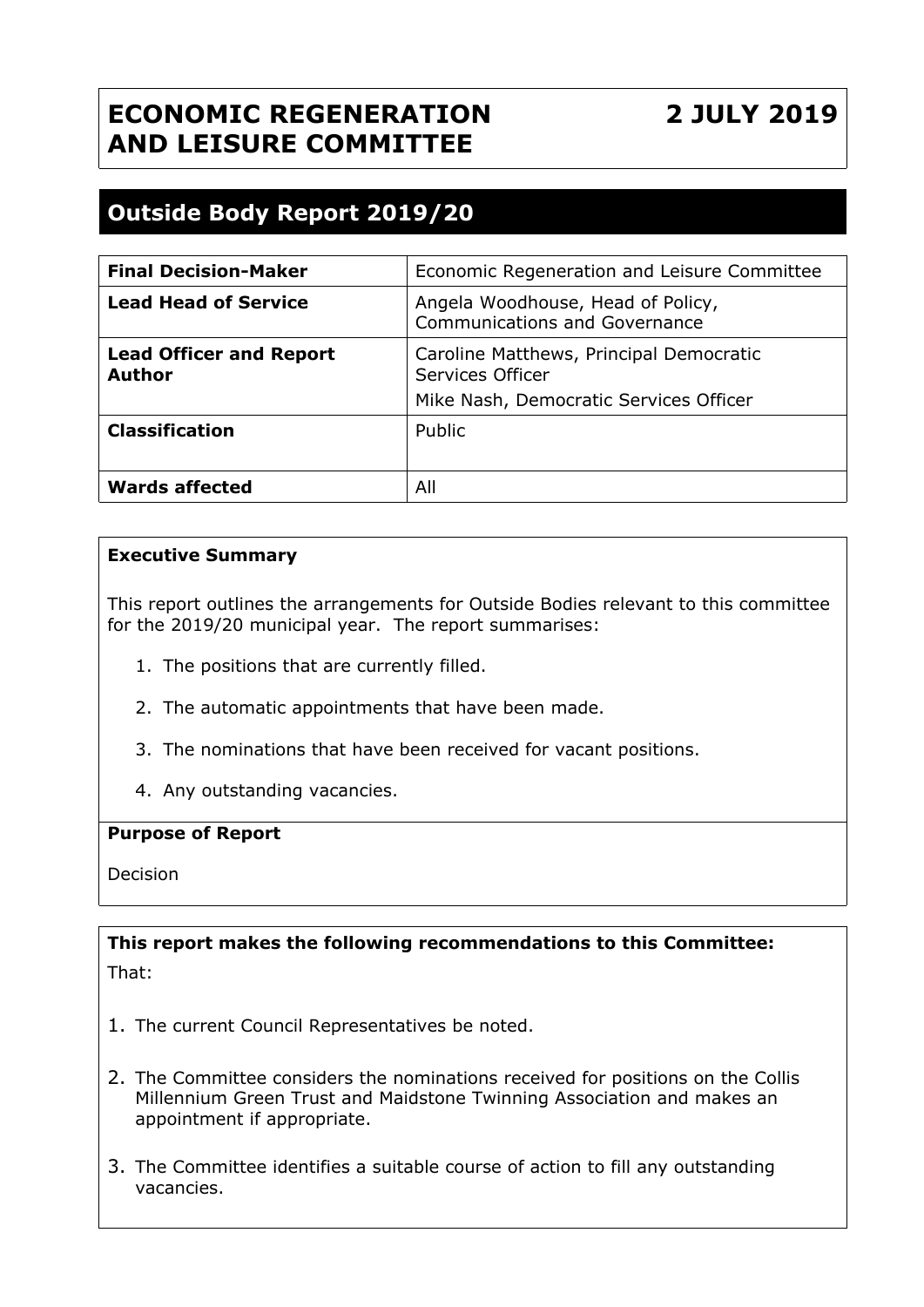| Timetable                                      |             |
|------------------------------------------------|-------------|
| Meeting                                        | <b>Date</b> |
| Economic Regeneration and Leisure<br>Committee | 2 July 2019 |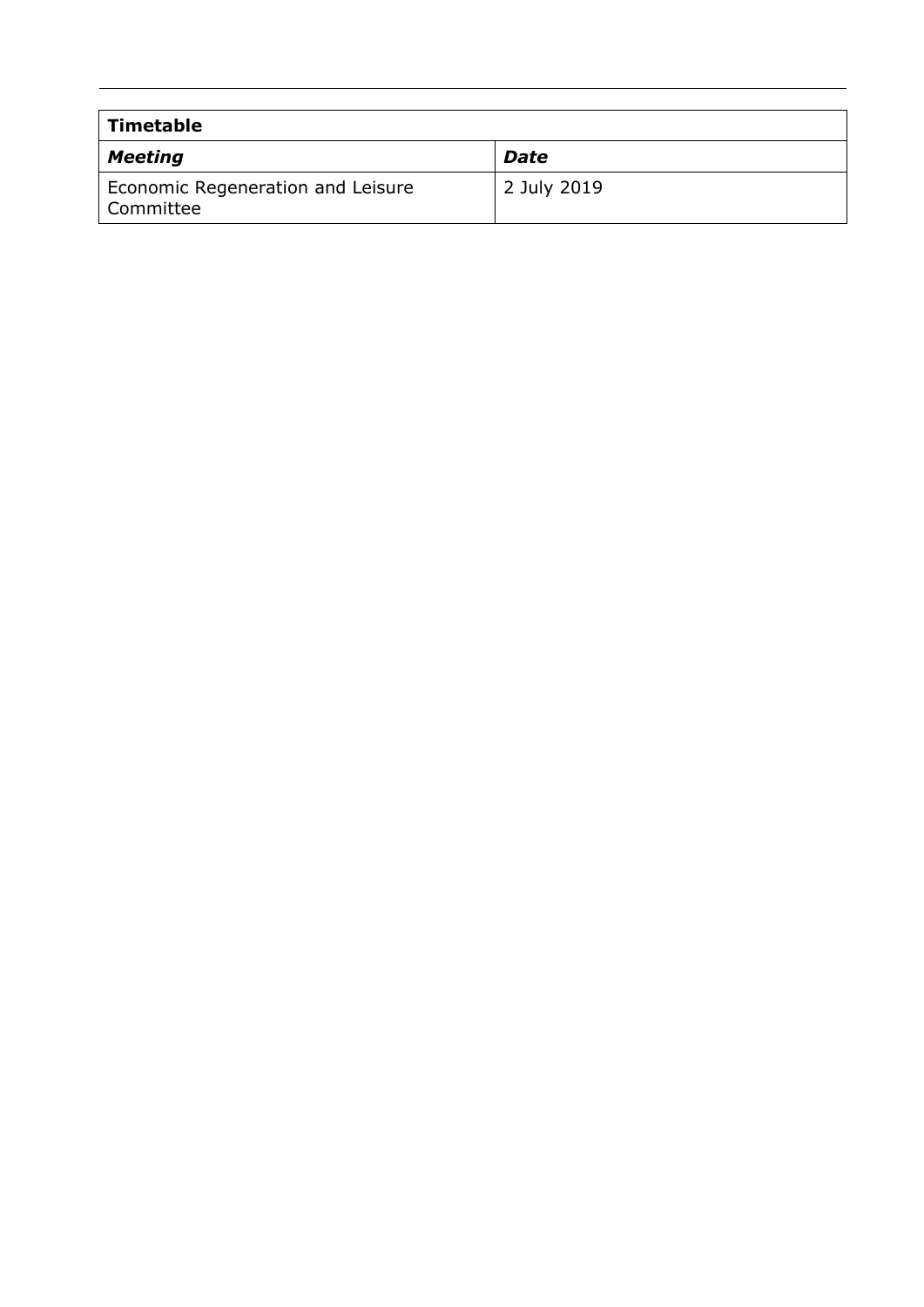# **Outside Body Report 2019/20**

## **1. CROSS-CUTTING ISSUES AND IMPLICATIONS**

| <b>Issue</b>                                    | <b>Implications</b>                                                                                                                                                                                                                                           | Sign-off                                                  |
|-------------------------------------------------|---------------------------------------------------------------------------------------------------------------------------------------------------------------------------------------------------------------------------------------------------------------|-----------------------------------------------------------|
| <b>Impact on Corporate</b><br><b>Priorities</b> | We do not expect the<br>recommendations will by<br>themselves materially affect<br>achievement of corporate<br>priorities.                                                                                                                                    | Democratic<br><b>Services</b><br>Officer                  |
| <b>Cross Cutting Objectives</b>                 | Each organisation has a<br>different remit and will<br>contribute to cross-cutting<br>objectives in various ways.                                                                                                                                             | Democratic<br><b>Services</b><br>Officer                  |
| <b>Risk Management</b>                          | There are no significant risks<br>associated with the<br>appointment of Council<br>Representatives.                                                                                                                                                           | Democratic<br><b>Services</b><br>Officer                  |
| <b>Financial</b>                                | The proposals set out in the<br>recommendation are all within<br>already approved budgetary<br>headings and so need no new<br>funding for implementation.                                                                                                     | Senior<br>Finance<br>Manager<br>(Client)                  |
| <b>Staffing</b>                                 | We will deliver the<br>recommendations with our<br>current staffing.                                                                                                                                                                                          | Democratic<br><b>Services</b><br>Officer                  |
| Legal                                           | Under the Council's<br>Constitution it is a function of<br>the Economic Regeneration<br>and Leisure Committee to<br>appoint Members to the<br>outside bodies assigned to the<br>Committee. The outside bodies<br>identified in the report are so<br>assigned. | Team Leader<br>(Corporate)<br>Governance),<br><b>MKLS</b> |
| <b>Privacy and Data</b><br><b>Protection</b>    | Data will be held and<br>processed in accordance with<br>the data protection principles<br>contained in the Data<br>Protection Act 2018.                                                                                                                      | Team Leader<br>(Corporate)<br>Governance),<br><b>MKLS</b> |
| <b>Equalities</b>                               | The recommendations do not<br>propose a change in service<br>and therefore will not require<br>an equalities impact<br>assessment.                                                                                                                            | Democratic<br><b>Services</b><br>Officer                  |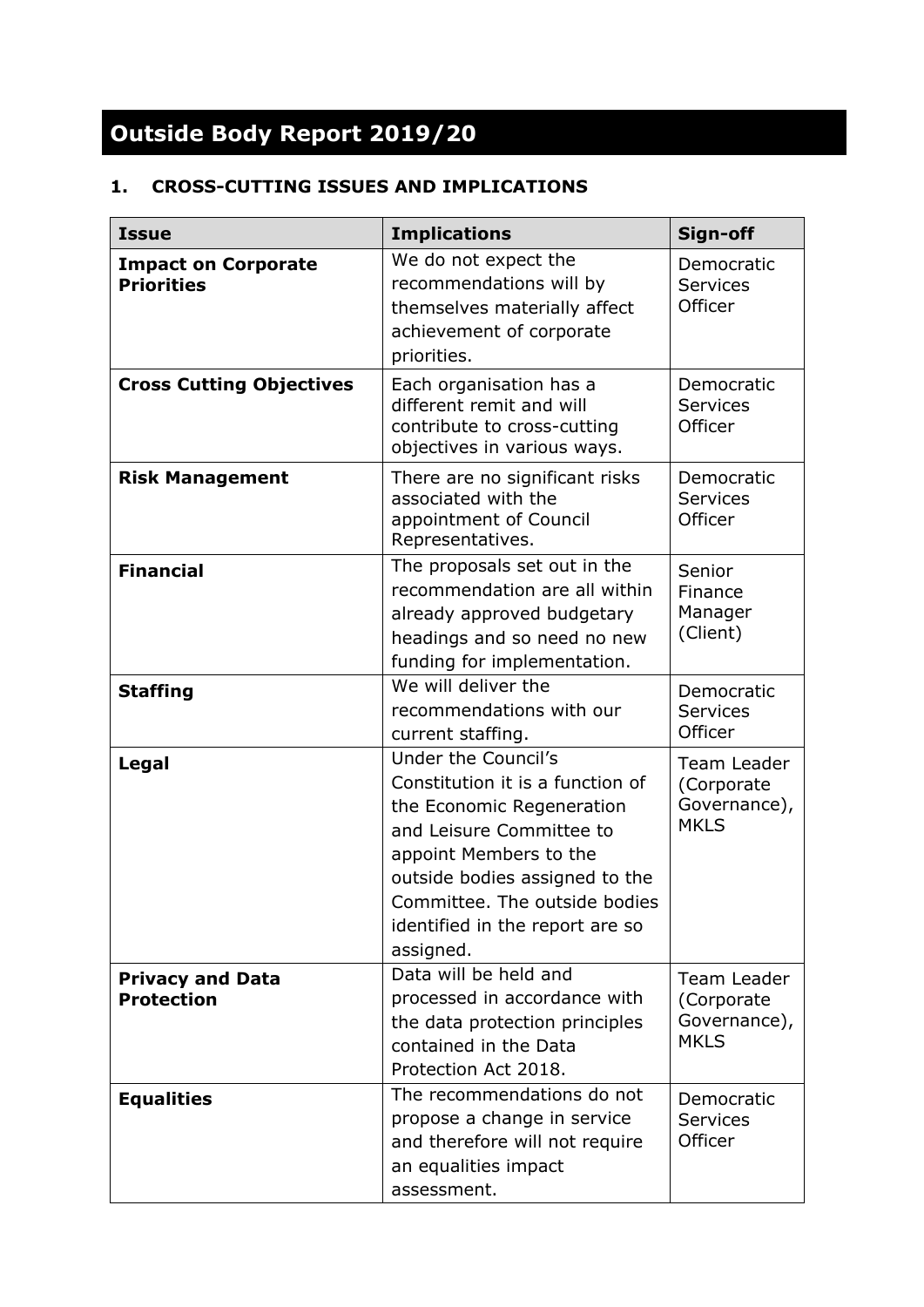| <b>Public Health</b>      | No implications. | Democratic<br><b>Services</b><br>Officer |
|---------------------------|------------------|------------------------------------------|
| <b>Crime and Disorder</b> | No implications. | Democratic<br><b>Services</b><br>Officer |
| <b>Procurement</b>        | No implications. | Democratic<br><b>Services</b><br>Officer |

#### **INTRODUCTION AND BACKGROUND**

- 2.1 At its meeting on 28 February 2018, Council recommended that some of the Council's Outside Bodies be appointed by an appropriate Committee. The Outside Bodies attributable to this Committee are:
	- Brenchley Charity
	- Collis Millennium Green Trust
	- Maidstone Area Arts Partnership
	- Maidstone Sea Cadets
	- Maidstone Twinning Association
- 2.2 Some Councillors have previously been appointed as a Council Representative and have time remaining on their term of office, while others have been automatically appointed for the 2019/20 municipal year.
- 2.3 Despite the previous appointments and the automatic appointments for 2019/20, some positions remained vacant. These vacancies were advertised to all Councillors, who were invited to nominate themselves as a Council Representative.
- 2.4 There were six vacancies in total for Outside Bodies attributable to this Committee, two of which have received a nomination. Additionally, Councillor Clive English has re-nominated himself for a second term of office on the Collis Millennium Green Trust, as his current term of office is due to expire shortly. Therefore, there remains outstanding vacancies on the Brenchley Charity and Maidstone Area Arts Partnership.
- 2.5 The current Council Representatives, automatic appointments, nominations received and outstanding vacancies are summarised in Appendix 1.
- 2.6 The Committee are asked to consider the nominations that were received and make an appointment if appropriate. The Committee are also asked to consider a suitable course of action to fill the outstanding vacancies.

## **REVIEWING OUTSIDE BODIES**

2.7 There is currently no formalised process for reviewing Outside Bodies that have had vacant positions for a significant amount of time. In order to promote consistency and transparency, a report to the Democracy and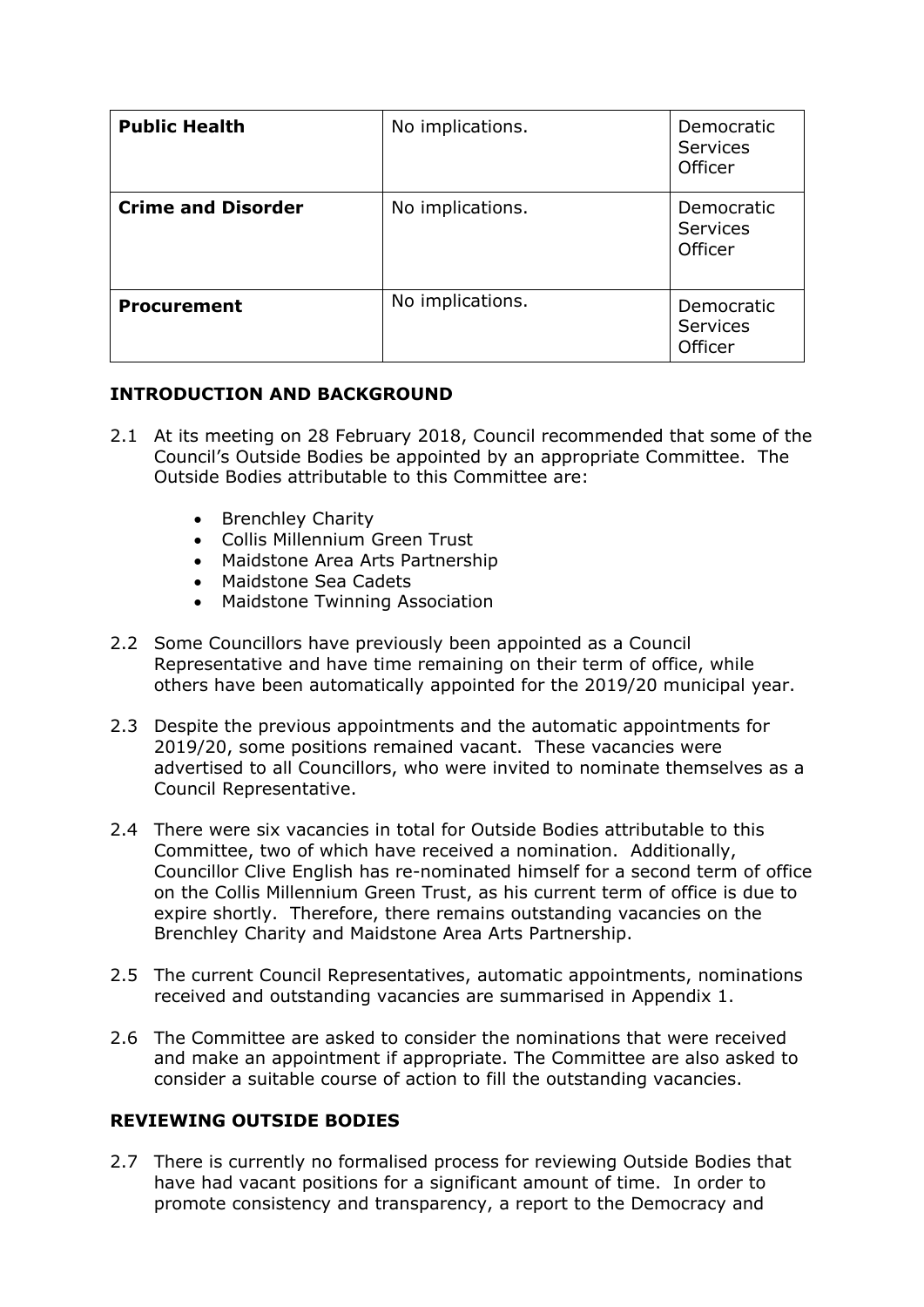General Purposes Committee on 3 July 2019 will suggest the following principles for reviewing Outside Bodies where there has been a prolonged vacancy:

- a) Democratic Services advertise all Outside Body vacancies to all MBC Councillors at least once per municipal year.
- b) If a position remains vacant for two full municipal years, this is to be submitted to the relevant Committee for consideration.
- c) The Committee must then make a recommendation to Full Council. Unless the Committee recommends that Council retain the Outside Body position and identifies an appropriate course of action to fill the vacancy, Council will be recommended to remove the position.
- 2.8 It is likely that there will be instances where an Outside Body has more than one position. If, for example, an Outside Body has multiple Council Representative positions and only some of these are consistently filled, the recommendation to Council would be to reduce the number of positions rather than to remove the Outside Body entirely from the Constitution.

### **3. AVAILABLE OPTIONS**

- 3.1 The Committee could do nothing. This is not recommended as it would mean that no additional Council Representatives are appointed to Outside Bodies. This could damage the relationships that the Council fosters with these organisations.
- 3.2 The Committee could appoint to the various Outside Bodies as appropriate and note the positions that are currently filled by Council Representatives.
- 3.3 The Committee could identify a suitable course of action to fill any outstanding vacancies.

#### **4. PREFERRED OPTION AND REASONS FOR RECOMMENDATIONS**

4.1 Option 3.2 and 3.3 are recommended as there is a need to ensure that these vacancies are filled as soon as possible.

#### **5. RISK**

5.1 There are no significant risks associated with the appointment of Council Representatives.

#### **6. CONSULTATION RESULTS AND PREVIOUS COMMITTEE FEEDBACK**

6.1 In response to feedback from Councillors, Democratic Services are currently reviewing the information that is held for all Outside Bodies. Throughout the course of this work, each Outside Body will be engaged to request updated contact information and Job Descriptions. This will ensure that there is greater clarity regarding the role of both the Outside Body and